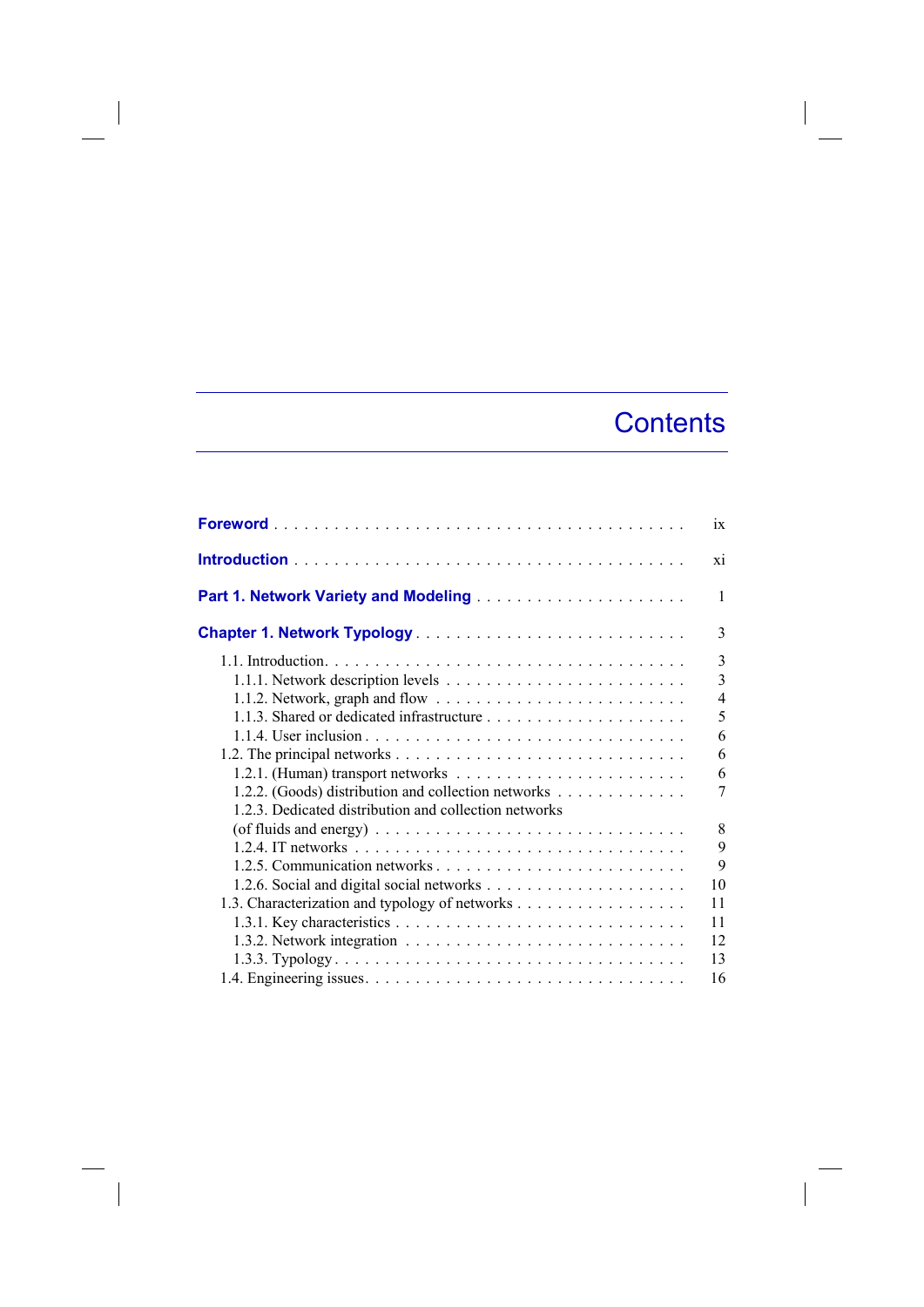$\overline{\phantom{a}}$ 

| 1.5. Performance indicators, evaluation, optimization        | 18 |
|--------------------------------------------------------------|----|
|                                                              | 18 |
|                                                              | 20 |
|                                                              | 23 |
| <b>Chapter 2. Modeling Discrete Flow Networks.</b>           | 25 |
|                                                              | 25 |
|                                                              | 28 |
|                                                              | 30 |
|                                                              | 30 |
|                                                              | 32 |
|                                                              | 32 |
|                                                              | 37 |
|                                                              | 40 |
|                                                              | 41 |
| 2.7.1. Flow/resource/decision synchronization                | 42 |
|                                                              | 48 |
| 2.7.3. Dissemination of information in social networks       | 51 |
| 2.8. Formalisms for modeling flows in a network              | 52 |
|                                                              | 53 |
|                                                              | 53 |
|                                                              | 54 |
|                                                              | 55 |
|                                                              | 57 |
| 2.9.1. Multi-formalism versus mono-formalism.                | 57 |
|                                                              | 60 |
|                                                              | 62 |
|                                                              | 64 |
|                                                              |    |
| Part 2. Network Analysis Methods and Applications.           | 67 |
| <b>Chapter 3. Exact Methods Applied to the Flow Analysis</b> |    |
|                                                              | 69 |
|                                                              | 69 |
| 3.2. Additive flow networks – deterministic modeling         |    |
|                                                              | 71 |
|                                                              | 72 |
|                                                              | 74 |
| 3.3. Additive flow networks – stochastic modeling            |    |
|                                                              |    |
|                                                              | 76 |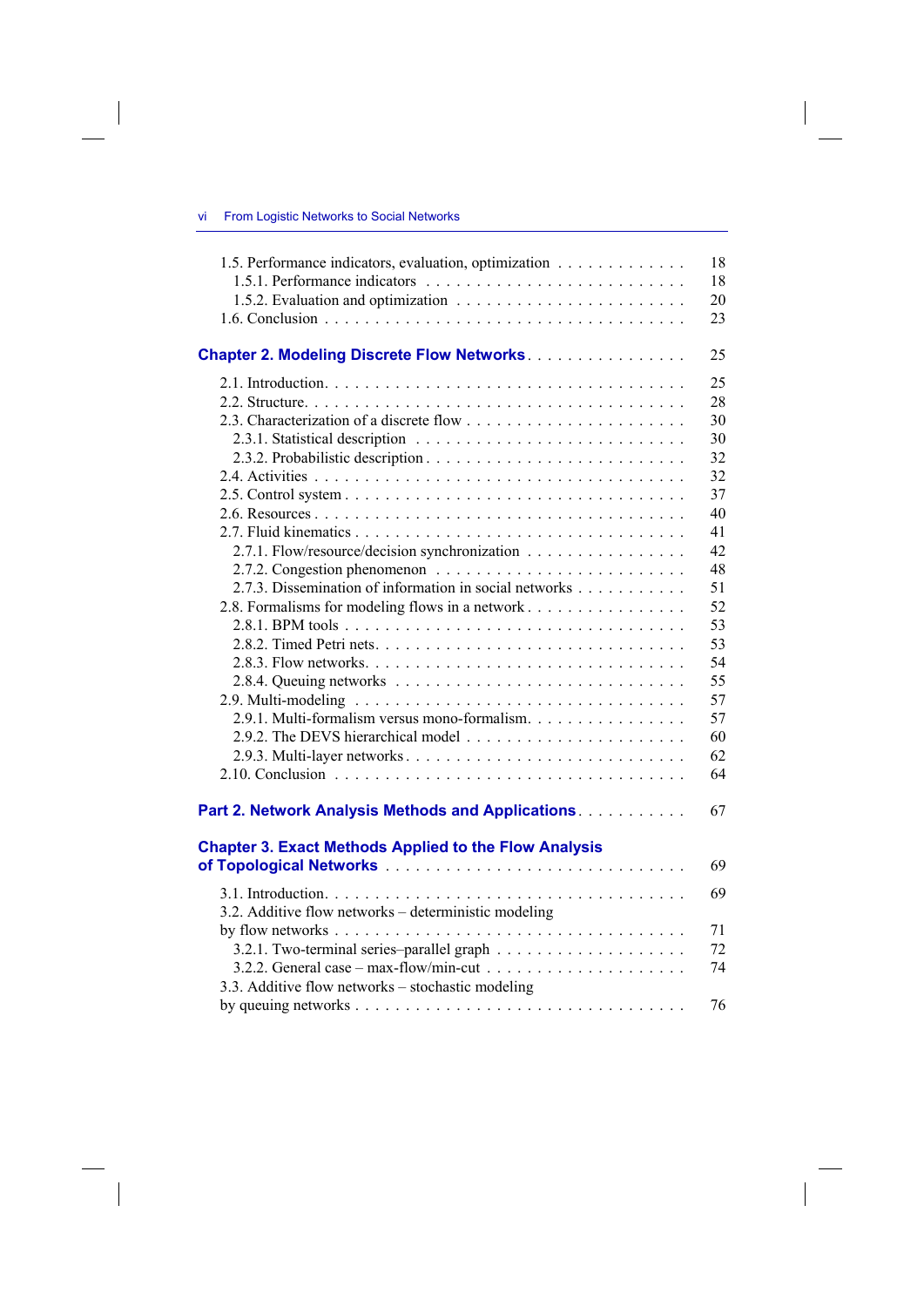$\overline{\phantom{a}}$ 

| <b>Chapter 4. Simulation Techniques Applied to the Analysis of</b><br>91<br>91<br>92<br>94<br>4.2.1. Discrete event simulation (worldviews).<br>96<br>4.2.3. Coupling simulation/resolutive methods<br>100<br>102<br>103<br>4.2.6. Time management and synchronization.<br>104<br>104<br>105<br>106<br>107<br>108<br>109<br>4.3. Simulation of flows in sociological networks.<br>110<br>4.3.1. Behavioral simulation based on DEVS formalism<br>111<br>113<br>116<br>119<br>121<br>122 |
|-----------------------------------------------------------------------------------------------------------------------------------------------------------------------------------------------------------------------------------------------------------------------------------------------------------------------------------------------------------------------------------------------------------------------------------------------------------------------------------------|
|                                                                                                                                                                                                                                                                                                                                                                                                                                                                                         |
|                                                                                                                                                                                                                                                                                                                                                                                                                                                                                         |
|                                                                                                                                                                                                                                                                                                                                                                                                                                                                                         |
|                                                                                                                                                                                                                                                                                                                                                                                                                                                                                         |
|                                                                                                                                                                                                                                                                                                                                                                                                                                                                                         |
|                                                                                                                                                                                                                                                                                                                                                                                                                                                                                         |
|                                                                                                                                                                                                                                                                                                                                                                                                                                                                                         |
|                                                                                                                                                                                                                                                                                                                                                                                                                                                                                         |
|                                                                                                                                                                                                                                                                                                                                                                                                                                                                                         |
|                                                                                                                                                                                                                                                                                                                                                                                                                                                                                         |
|                                                                                                                                                                                                                                                                                                                                                                                                                                                                                         |
|                                                                                                                                                                                                                                                                                                                                                                                                                                                                                         |
|                                                                                                                                                                                                                                                                                                                                                                                                                                                                                         |
|                                                                                                                                                                                                                                                                                                                                                                                                                                                                                         |
|                                                                                                                                                                                                                                                                                                                                                                                                                                                                                         |
|                                                                                                                                                                                                                                                                                                                                                                                                                                                                                         |
|                                                                                                                                                                                                                                                                                                                                                                                                                                                                                         |
|                                                                                                                                                                                                                                                                                                                                                                                                                                                                                         |
|                                                                                                                                                                                                                                                                                                                                                                                                                                                                                         |
|                                                                                                                                                                                                                                                                                                                                                                                                                                                                                         |
|                                                                                                                                                                                                                                                                                                                                                                                                                                                                                         |
|                                                                                                                                                                                                                                                                                                                                                                                                                                                                                         |
|                                                                                                                                                                                                                                                                                                                                                                                                                                                                                         |
| 122                                                                                                                                                                                                                                                                                                                                                                                                                                                                                     |
| 5.3. Solar power station, fuel station and regional import<br>123                                                                                                                                                                                                                                                                                                                                                                                                                       |
| 123                                                                                                                                                                                                                                                                                                                                                                                                                                                                                     |
| 124                                                                                                                                                                                                                                                                                                                                                                                                                                                                                     |
| 125                                                                                                                                                                                                                                                                                                                                                                                                                                                                                     |
| 125                                                                                                                                                                                                                                                                                                                                                                                                                                                                                     |
| 126                                                                                                                                                                                                                                                                                                                                                                                                                                                                                     |
| 127                                                                                                                                                                                                                                                                                                                                                                                                                                                                                     |
| 128                                                                                                                                                                                                                                                                                                                                                                                                                                                                                     |

 $\overline{\phantom{a}}$